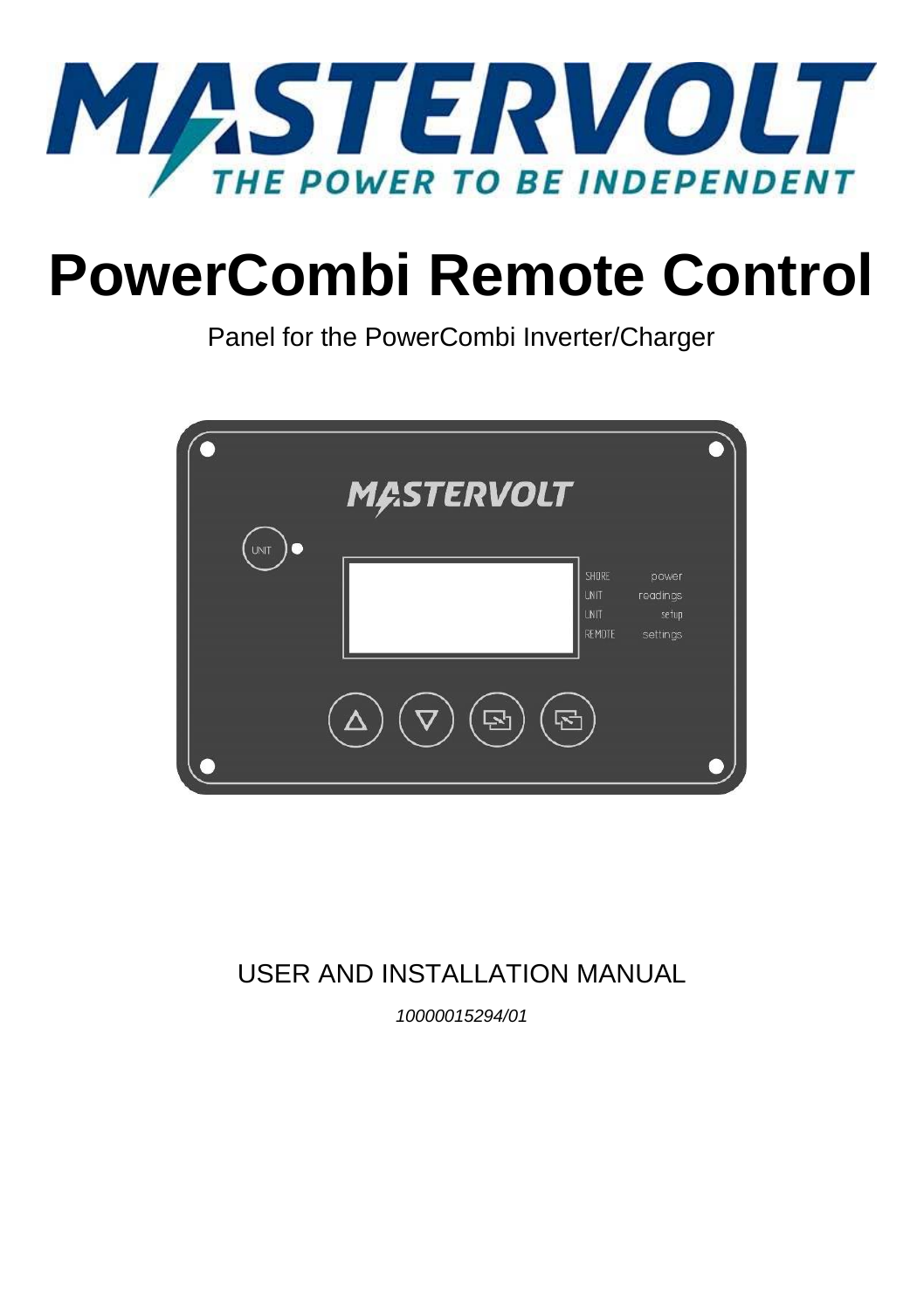## **1. General information**

This manual serves as a guideline for the safe and effective installation and operation of the PowerCombi Remote Control.

## **2. Safety instructions**



## **WARNING!**

Read the entire manual before using the PowerCombi Remote Control. Keep this manual in a secure place.

- Use the PowerCombi Remote Control following the instructions and specifications stated in this manual.
- Only use the PowerCombi Remote Control in a technical correct condition.
- Do not connect the PowerCombi Remote Control to any other product than the Mastervolt PowerCombi Inverter/Charger.
- Do not work on an electrical system if it is still connected to a power source. Only allow changes in the electrical system to be carried out by qualified electricians.

## **3. Liability**

Mastervolt cannot be held liable for:

- Consequential damage resulting from the use of the PowerCombi Remote Control.
- Possible errors in the included manual and the consequences of these.  $\bullet$
- Use that is inconsistent with the purpose of the product.

## **4. Disclaimer**

Our products are subject to continual development and improvement. Therefore, additions or modifications to the products may cause changes to the technical data and functional specifications. No rights can be derived from this document. Please consult our most current Terms & Conditions of Sale.

## **5. Warranty**

Mastervolt assures the product warranty of the PowerCombi Remote Control during two years after purchase, on the condition that the product is installed and used according to the instructions in this manual. Installation or use not according to these instructions may result in under performance, damage or failure of the product and may void this warranty. The warranty is limited to the cost of repair and/or replacement of the product. Costs of labor or shipping are not covered by this warranty.

## **6. Correct disposal of this product**

tative This product is designed and manufactured with high quality materials and components, which can be recycled and reused. When this crossed-out wheeled bin symbol is attached to a product, it means the product is covered by the European Directive 2012/19/EU. Please be informed about the local separate collection system for electrical and electronic products. Please act according to your local rules and do not dispose of your old products with your normal household waste. The correct disposal of your old product will help prevent potential negative consequences to the environment and human health.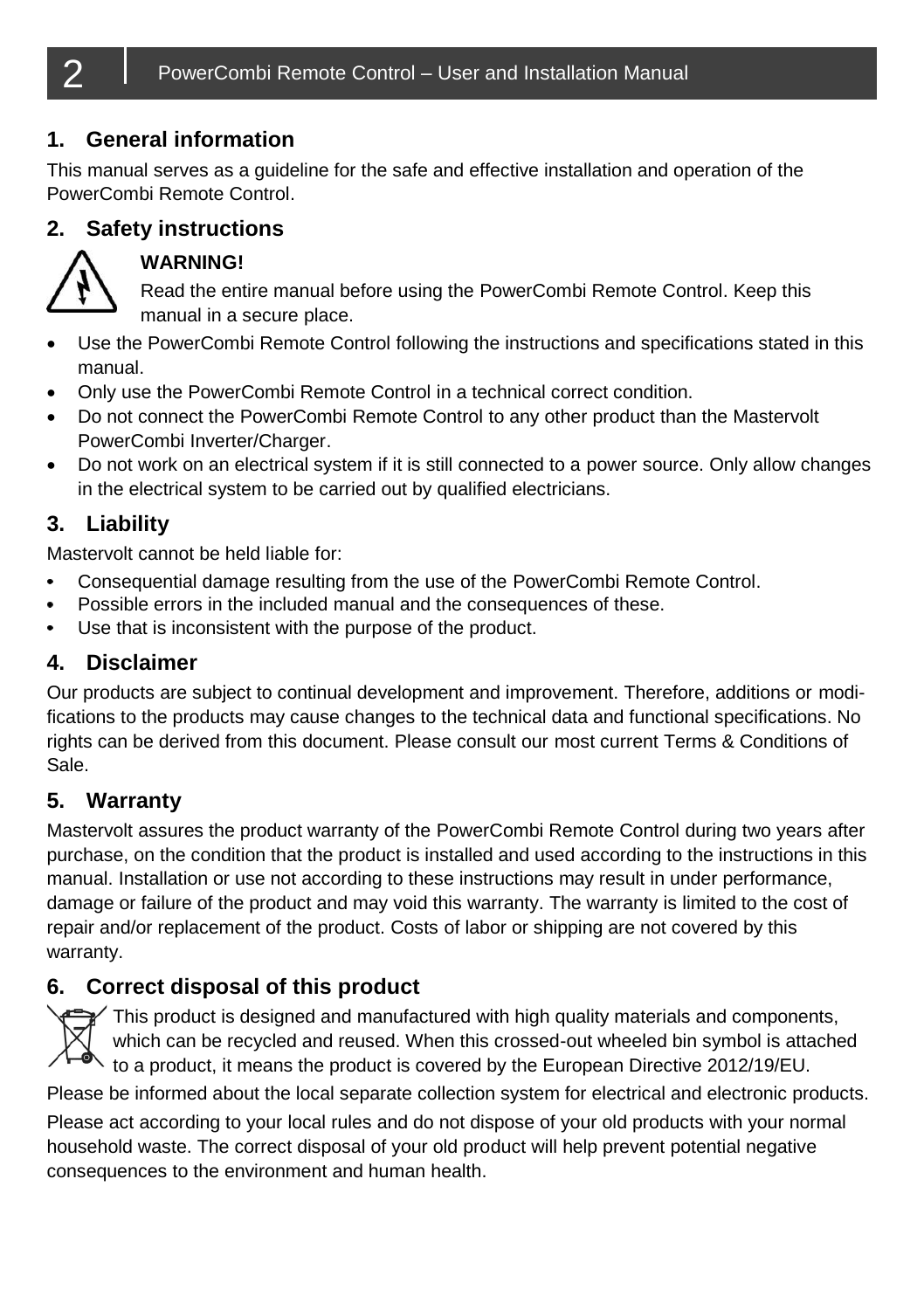## <span id="page-2-1"></span>**7. Product description**

The PowerCombi Remote Control is designed as system control panel for the PowerCombi Inverter/Charger. It connects directly to the Inverter/Charger.

#### **Front panel overview**



<span id="page-2-0"></span>*Figure 1. PowerCombi Remote Control front panel*

- **1.** LED indicator provides the Inverter/Charger status
	- Solid green: Inverter/Charger on
	- Off: Inverter/Charger off
	- Solid red: Error
- **2.** LCD display used for setting up the Inverter/Charger operation , as well as viewing current status or fault messages

#### **Identification label**



- **3.** ON/OFF button
- **4.** Up button move up in the (sub)menu.
- **5.** Down button move down in the (sub)menu.
- **6.** Enter button enter menu or save setting(s).
- **7.** Back button exit menu and return to main screen.
- **8.** SHORE power set the maximum AC input current (see menu ma[p 1](#page-4-0) on page [5\)](#page-4-0)
- **9.** UNIT readings This item shows DC, Grid INPUT and INV OUT, FAULT condition (see menu map [2](#page-4-1) on pag[e 5\)](#page-4-1)
- 10. UNIT setup set the Inverter/Charger options (see menu ma[p 2](#page-4-1) on page [5\)](#page-4-2)
- **11.** REMOTE settings set the panel options (see menu ma[p 4](#page-5-0) on page [6\)](#page-5-0)
- **12.** N/A



## **CAUTION!**

Never remove the identification label.

Important information required for service or maintenance can be derived from the identification label. The identification label is located at the rear side of the PowerCombi Remote Control.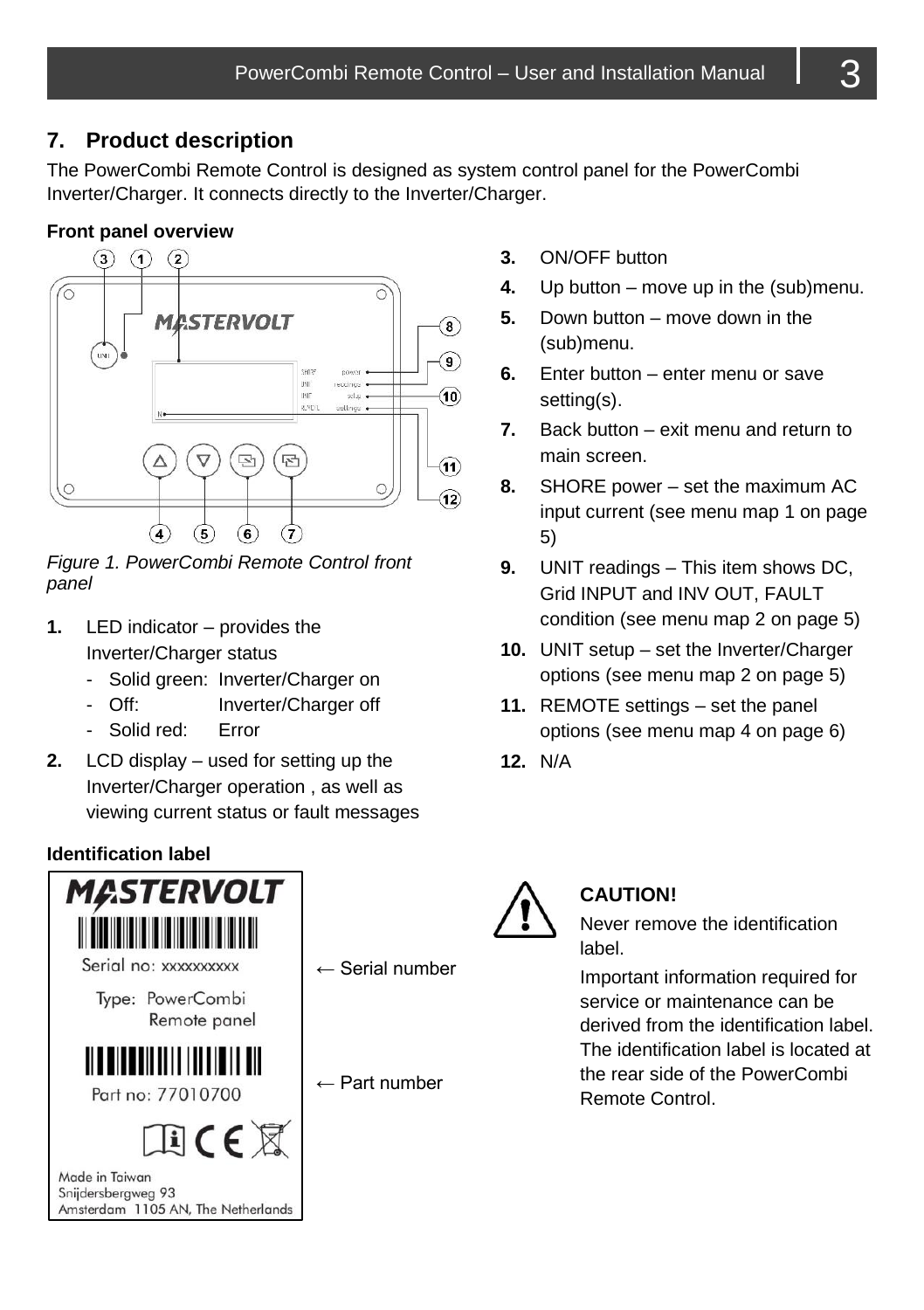## **8. Installation**

#### **Unpacking**

This product comes with the following items:

- PowerCombi Remote Control
- RJ11 straight through cable 50ft [15m]
- Mounting screws  $(4 \times$  Philips)
- User manual.

After unpacking, check the PowerCombi Remote Control for possible damage. Never use a damaged PowerCombi Remote Control. If in doubt, contact your supplier or Mastervolt.

#### **Location**

- The PowerCombi Remote Control is designed for indoor use only.
- The remote must be located within 50ft of the Inverter/Charger.
- Make sure there is sufficient space behind the PowerCombi Remote Control for the cable connection.
- Make sure the front panel is easy accessible and readable.
- Always check for existing electrical, pipes, etc. before drilling or cutting into walls.

#### **Mounting instructions**

- **Step 1.** Cut an opening in the mounting surface according to the dimensions given in [Figure 3.](#page-6-0)
- **Step 2.** Use the PowerCombi Remote Control to mark the holes for the screws.
- **Step 3.** Drill 4 holes for the mounting screws.
- **Step 4.** Connect the supplied RJ11 cable to the back of the PowerCombi Remote Control and then connect to the remote port at the DC side of the Inverter/Charger. See [Figure 2.](#page-3-0)



**CAUTION!**

Only use the supplied cable. Using a different cable could cause permanent damage to the PowerCombi Remote Control and the Inverter/Charger.

<span id="page-3-0"></span>*Figure 2. Connect the RJ11 cable*

- **Step 5.** Set the main switch of the PowerCombi Inverter/Charger in the remote position (**=**).
- **Step 6.** Press the ON/OFF button and check if the PowerCombi Remote Control powers up (assuming the Inverter/Charger is connected to a battery bank). Power-up may take up to 10 seconds.
- **Step 7.** Secure the remote base using the 4 screws provided.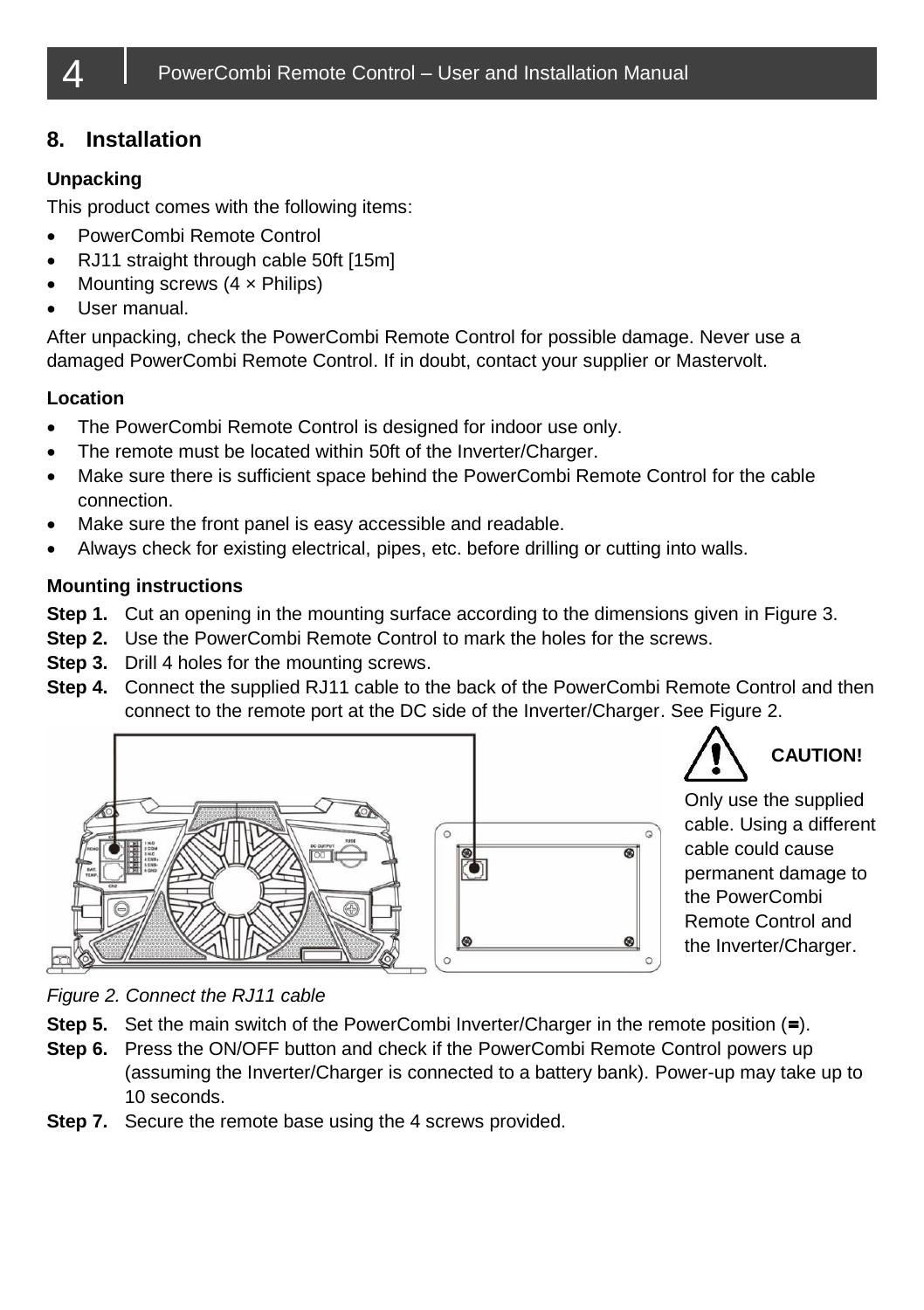## **9. Operation**

The PowerCombi Remote Control is activated by pressing the "ON/OFF" button (item 3 in [Figure 1\)](#page-2-0). Note that the main switch of the PowerCombi Inverter/Charger must be in the Remote position (**═**).



## **WARNING!**

Switching the PowerCombi Remote Control to OFF does not cut off the connection to the batteries or the AC power source. This means that the AC output load is still active!

The user interface is controlled by the four buttons located below the display. Use the Up, Down and Enter buttons to navigate through the four sub menus. See sectio[n 7](#page-2-1) for a description of the buttons.

#### **Menu maps**

#### <span id="page-4-0"></span>**1. Shore power**

Use the Up and Down buttons to select SHORE power and press the Enter button.

| SHORE POW. MAX<br>$30.0 \div$ |  | SHORE power<br>UNIT readings<br>UNIT setup<br>REMOTE setting |
|-------------------------------|--|--------------------------------------------------------------|
|-------------------------------|--|--------------------------------------------------------------|

When the total current used to power the AC loads and to charge the batteries reaches this value, the current that was used for charging the batteries is reduced. This protects the external shore fuse from tripping.

#### <span id="page-4-1"></span>**2. Unit readings**



#### <span id="page-4-2"></span>**3. Unit setup**



#### **CAUTION!**

Invalid settings can cause serious damage to your batteries and/or connected loads! Adjustment of settings must be carried out by authorized personnel only.

**Note:** the following settings are locked against adjustments. To unlock, navigate to sub-menu Remote settings and unlock. Make sure to lock the settings again when done.

**UNIT SETUP** 01 Energy save Mode



**UNIT SETUP** 02 Batt Under **Voltage Protect** 

SHORE power **UNIT** readings **UNIT** setup REMOTE settings

ь

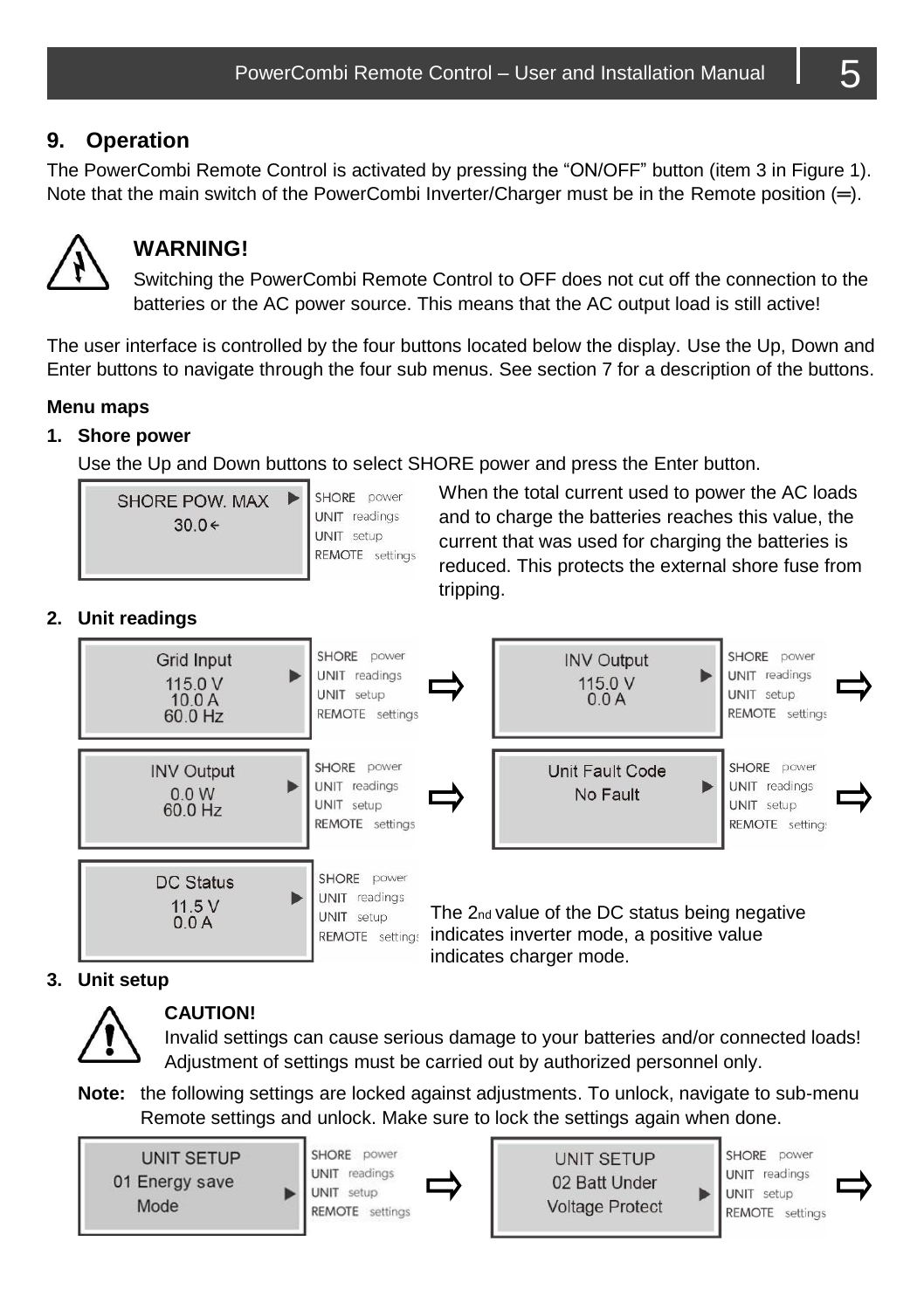## $6$  PowerCombi Remote Control – User and Installation Manual



| <b>ITEM</b>                     | <b>RANGE</b>             | <b>Default</b>  |
|---------------------------------|--------------------------|-----------------|
| SHORE POW. MAX                  | 3A~30A                   | 15A             |
| 01 Energy save mode             | ON, OFF                  | <b>OFF</b>      |
| 02 Batt Under Voltage Protect   | 10.00V~11.50V            | 10.0V           |
| 03 Batt Over Voltage Protect    | 15.00V~16.50V            | 15.5V           |
| 04 Grid Under Voltage Protect   | 90.0V~110.0V             | 90 <sub>V</sub> |
| 05 Grid Over Voltage Protect    | 125.0V~132.0V            | 132V            |
| 06 Bulk Charge Time             | $0.5Hr - 20.0Hr$         | 8.0Hr           |
| 07 Battery Type                 | GEL, FLOOD, AGM1, CUSTOM | <b>FLOOD</b>    |
| 08 Charge Rate                  | 25%~100%                 | 100%            |
| 09 Abs (absorption) Charge Time | $0.5Hr - 10.0Hr$         | $4.0$ Hr        |

#### <span id="page-5-0"></span>**4. Remote setting**

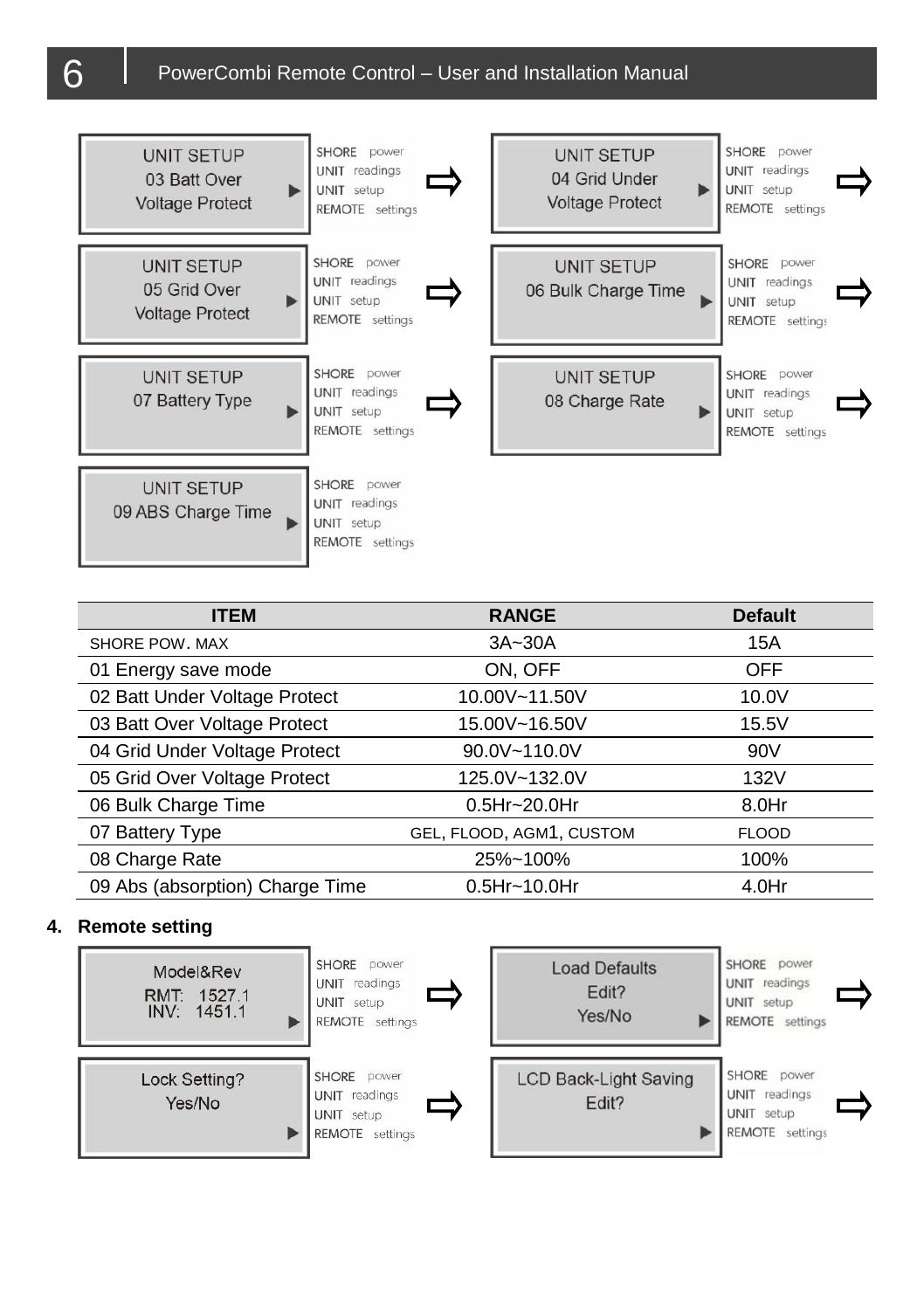| <b>LCD Contrast</b><br>Fdit? | SHORE power<br>UNIT readings<br>UNIT setup<br>REMOTE settings |
|------------------------------|---------------------------------------------------------------|
|------------------------------|---------------------------------------------------------------|

## **10. Technical data**

| <b>Specifications</b>               | <b>PowerCombi Remote Control</b>                          |
|-------------------------------------|-----------------------------------------------------------|
| Product code                        | 77032900                                                  |
| Dimensions L x W x H in mm [inches] | $149 \times 98 \times 31$ [5.9 $\times$ 3.9 $\times$ 1.2] |
| Weight in g [lb]                    | 500 [1.1]                                                 |
| Allowed operating temperature       | 0°C to 50°C [32°F to 122°F]                               |
| Non-operating (storage) temperature | -20°C to 70°C [-4°F to 158°F]                             |
| Relative humidity                   | Max 93%, non-condensing                                   |
|                                     |                                                           |

*The specifications are subject to change without notice.*

#### **Dimensions**





<span id="page-6-0"></span>

31 [1.2] 23

69 [2.7]